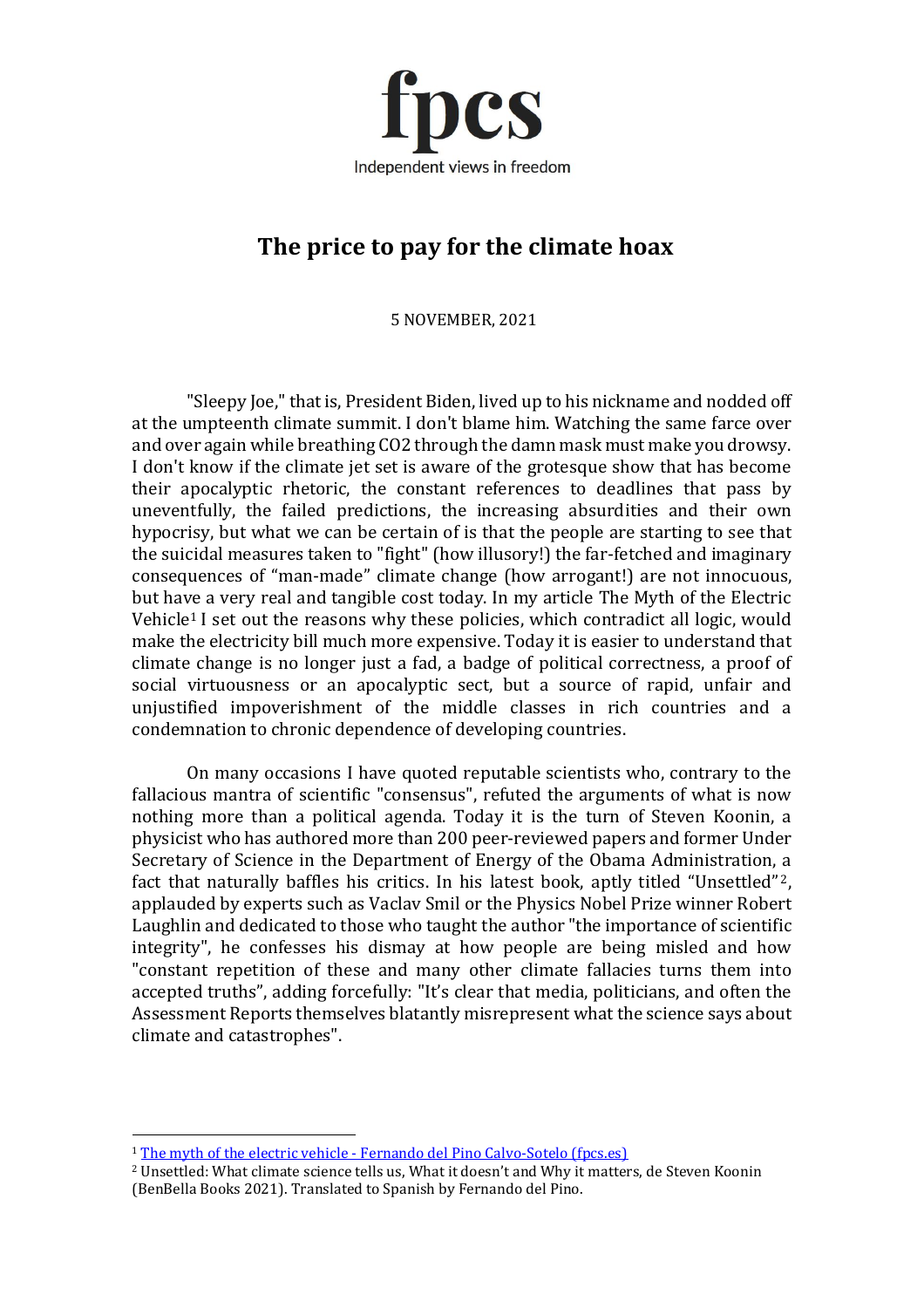

First, science needs reliable measurements, and the obvious limitations "in the temperature record, poor historical data and large natural variability complicate efforts to understand the role of human influence." Although the paleoclimatic evidence present in the Antarctic ice allows us to reconstruct approximate long local series, we only have homogeneous, global and reliable surface temperature measurements for the last forty years and ocean water temperature measurements for the last fifteen years, which in units of geological time is a miniscule period. Thus, the challenge presented by " a system for which we have limited observations for a limited time, and about which our uncertainties are still large " is made even more difficult by the fact that " human influences currently amount to only 1 percent of the energy that flows through the climate system."

Given the (rightly) little fear that a slight warming of the planet causes to most commonsensical people, the doomsday propaganda likes to focus on the supposed increase in extreme weather events. This is simply not happening, as I will not tire of repeating and the IPCC itself acknowledges <sup>3</sup> . Koonin knows this truth well: "Observations extending back over a century indicate that most types of extreme weather events don't show any significant change - and some such events have actually become less common or severe (...); temperatures extremes in the contiguous US have become less common and somewhat milder since the late nineteenth century (…) and hurricanes and tornadoes show no changes attributable to human influences". In fact, he says, according to the National Climate Assessment, "there has been no significant trend in the global number of tropical cyclones nor has any trend been identified in the number of US land-falling hurricanes".

Regarding the forest fires with which we are entertained every summer, "the analysis of the images of sophisticated satellite sensors that first began monitoring wildfires globally in 1998 showed that the area burned annually declined by about 25 percent from 1998 to 2015". Fewer and fewer forests are burning, which, together with reforestation and the beneficial increase in CO2, food par excellence for plants and trees, means that we can no longer speak of a deforestation problem on the planet: a study published in Nature, based on satellite images between 1982 and 2016, concluded that in the last 35 years the global forest area had increased by 7% (surprise, surprise). Good news for everyone except for those who make a living out of bad news.

Regarding the very slight sea level increase, measured in single digit mm per year (a trend that has been in place at different speeds since the last Ice Age), Koonin quotes the World Climate Research Program: "Major gaps remain in our understanding of past and contemporary sea level change and their causes, particularly for prediction/projection of sea level rise on regional and local scales

<sup>3</sup> IPCC Fifth Assessment Report, Working Group 1, Chapter 2.6, p.214-220